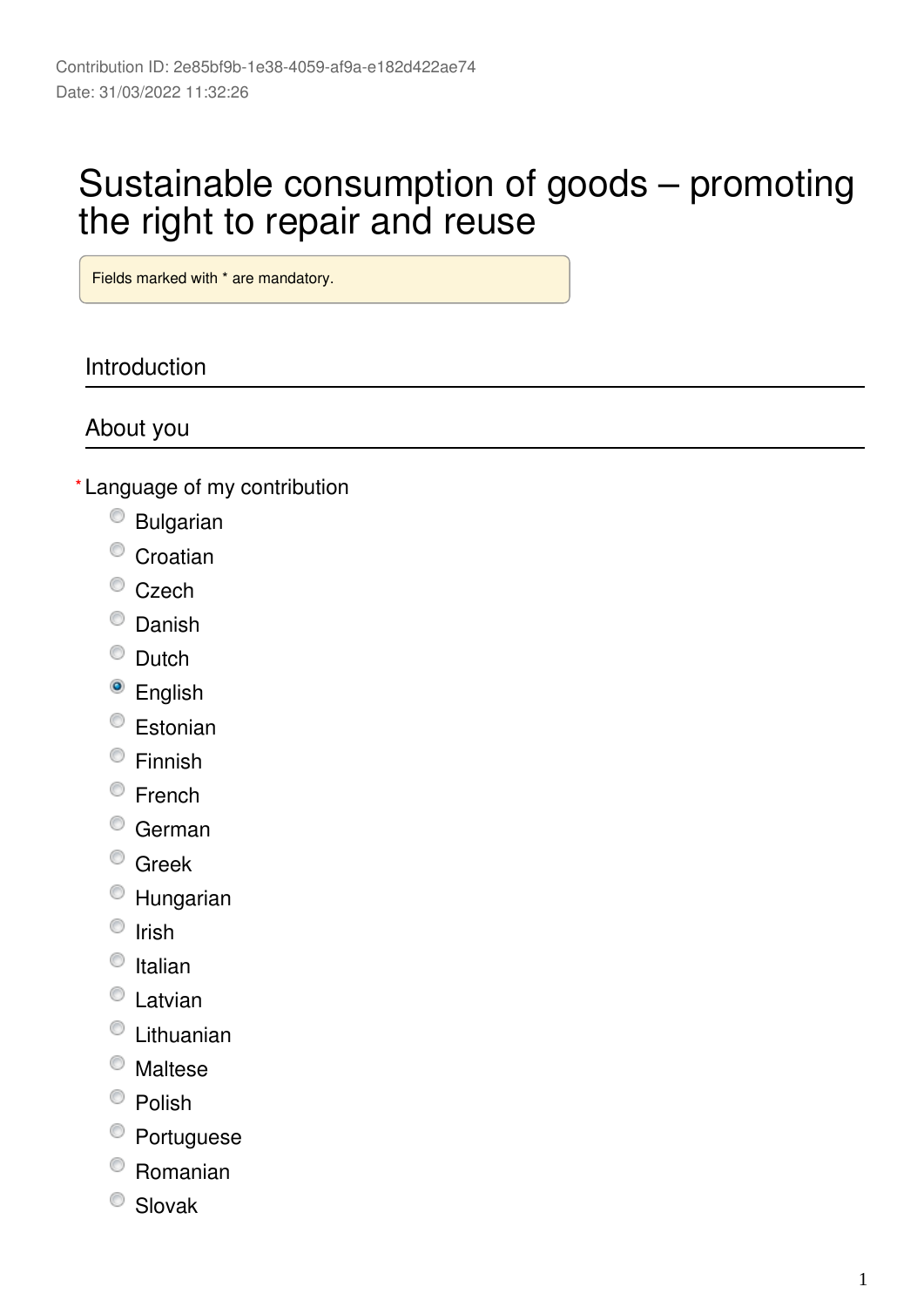- <sup>O</sup> Slovenian
- <sup>O</sup> Spanish
- <sup>O</sup> Swedish
- \*I am giving my contribution as
	- Academic/research institution
	- <sup>o</sup> Business association
	- <sup>©</sup> Company/business organisation
	- Consumer organisation
	- <sup>●</sup> EU citizen
	- Environmental organisation
	- <sup>O</sup> Non-EU citizen
	- Non-governmental organisation (NGO)
	- Public authority
	- $\bullet$  Trade union
	- <sup>O</sup> Other

### First name **\***

Guido

### Surname **\***

Lena

## Email (this won't be published) **\***

g.lena@smeunited.eu

### Organisation name **\***

*255 character(s) maximum*

**SMEunited** 

### Organisation size **\***

- $\bullet$  Micro (1 to 9 employees)
- Small (10 to 49 employees)
- $^{\circ}$  Medium (50 to 249 employees)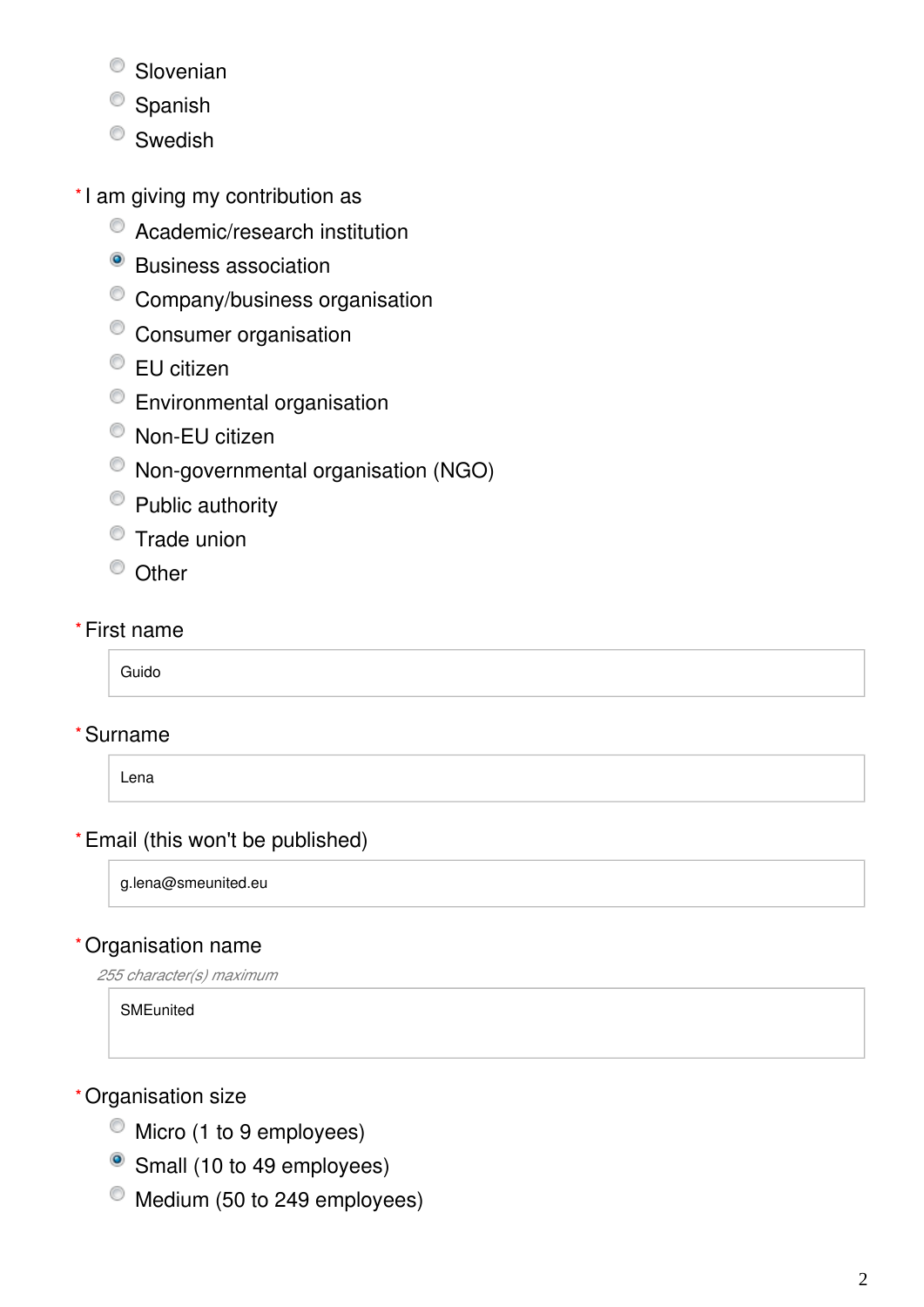## Large (250 or more)

### Transparency register number

*255 character(s) maximum*

Check if your organisation is on the *[transparency register](http://ec.europa.eu/transparencyregister/public/homePage.do?redir=false&locale=en)*. It's a voluntary database for organisations seeking to influence EU decision-making.

55820581197-35

## Country of origin **\***

Please add your country of origin, or that of your organisation.

| Afghanistan    | Djibouti                      | Libya                   | <b>Saint Martin</b>  |
|----------------|-------------------------------|-------------------------|----------------------|
| Åland Islands  | Dominica                      | Liechtenstein           | Saint Pierre and     |
|                |                               |                         | Miquelon             |
| Albania        | Dominican                     | Lithuania               | <b>Saint Vincent</b> |
|                | Republic                      |                         | and the              |
|                |                               |                         | Grenadines           |
| Algeria        | Ecuador                       | Luxembourg              | Samoa                |
| American Samoa | Egypt                         | Macau                   | San Marino           |
| Andorra        | El Salvador                   | Madagascar              | São Tomé and         |
|                |                               |                         | Príncipe             |
| Angola         | Equatorial Guinea             | Malawi                  | Saudi Arabia         |
| Anguilla       | <b>Eritrea</b>                | Malaysia                | Senegal              |
| Antarctica     | Estonia                       | <b>Maldives</b>         | Serbia               |
| Antigua and    | Eswatini                      | Mali                    | Seychelles           |
| <b>Barbuda</b> |                               |                         |                      |
| Argentina      | Ethiopia                      | Malta                   | Sierra Leone         |
| Armenia        | <b>Falkland Islands</b>       | <b>Marshall Islands</b> | Singapore            |
| Aruba          | Faroe Islands                 | Martinique              | <b>Sint Maarten</b>  |
| Australia      | Fiji                          | Mauritania              | Slovakia             |
| Austria        | Finland                       | <b>Mauritius</b>        | Slovenia             |
| Azerbaijan     | France                        | Mayotte                 | Solomon Islands      |
| <b>Bahamas</b> | <b>French Guiana</b>          | Mexico                  | Somalia              |
| <b>Bahrain</b> | French Polynesia <sup>®</sup> | Micronesia              | South Africa         |
| Bangladesh     | French Southern <sup>®</sup>  | Moldova                 | South Georgia        |
|                | and Antarctic                 |                         | and the South        |
|                | Lands                         |                         | Sandwich             |
|                |                               |                         | Islands              |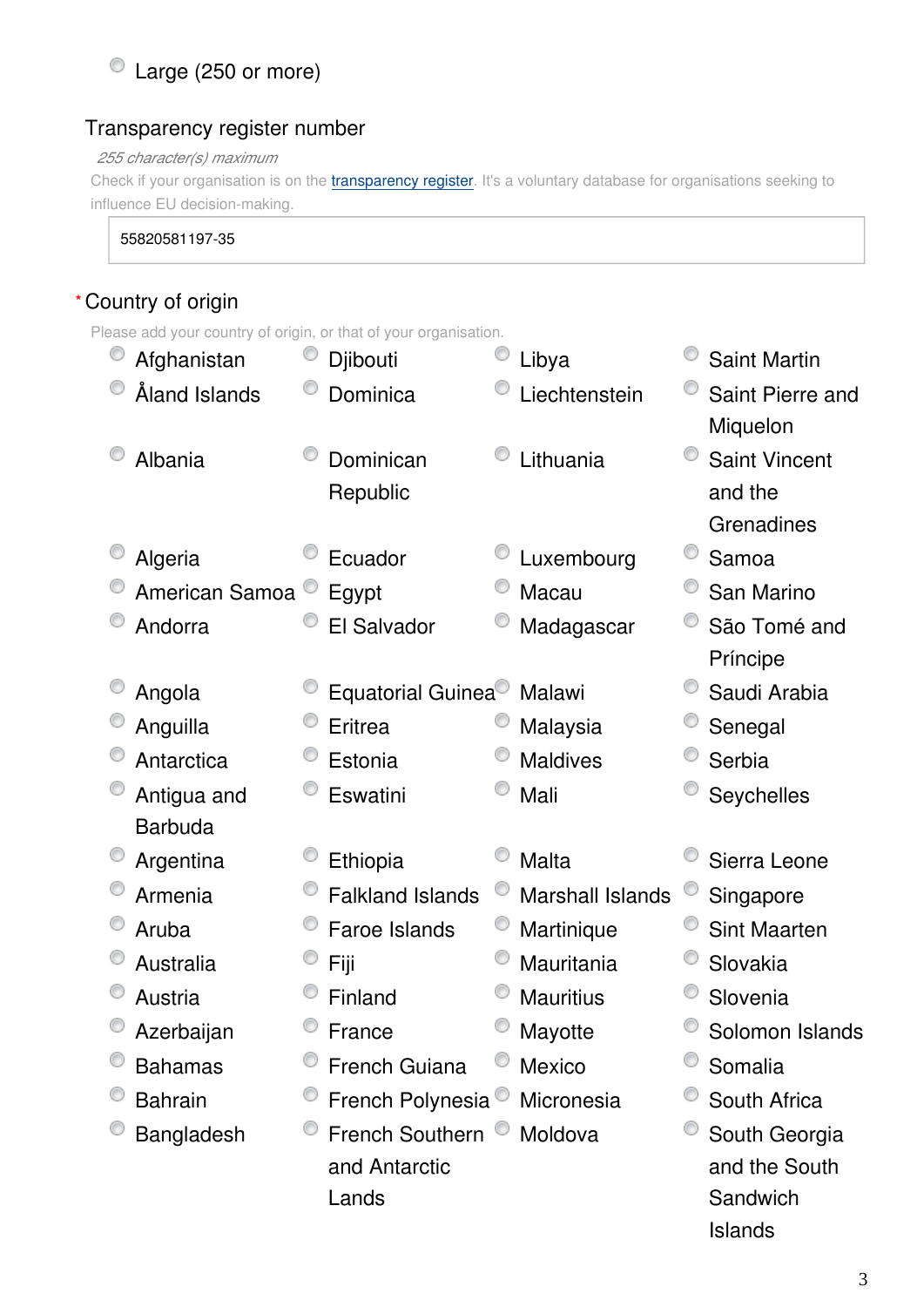| <b>Barbados</b>        | Gabon                   | Monaco             | South Korea         |
|------------------------|-------------------------|--------------------|---------------------|
| <b>Belarus</b>         | Georgia                 | Mongolia           | South Sudan         |
| <b>Belgium</b>         | Germany                 | Montenegro         | Spain               |
| <b>Belize</b>          | Ghana                   | Montserrat         | Sri Lanka           |
| <b>Benin</b>           | Gibraltar               | Morocco            | Sudan               |
| Bermuda                | Greece                  | Mozambique         | Suriname            |
| <b>Bhutan</b>          | Greenland               | Myanmar/Burma      | Svalbard and        |
|                        |                         |                    | Jan Mayen           |
| <b>Bolivia</b>         | Grenada                 | <b>Namibia</b>     | Sweden              |
| <b>Bonaire Saint</b>   | Guadeloupe              | <b>Nauru</b>       | Switzerland         |
| Eustatius and          |                         |                    |                     |
| Saba                   |                         |                    |                     |
| Bosnia and             | Guam                    | Nepal              | Syria               |
| Herzegovina            |                         |                    |                     |
| <b>Botswana</b>        | Guatemala               | <b>Netherlands</b> | Taiwan              |
| <b>Bouvet Island</b>   | Guernsey                | New Caledonia      | Tajikistan          |
| <b>Brazil</b>          | Guinea                  | New Zealand        | Tanzania            |
| <b>British Indian</b>  | Guinea-Bissau           | Nicaragua          | <b>Thailand</b>     |
| <b>Ocean Territory</b> |                         |                    |                     |
| <b>British Virgin</b>  | Guyana                  | Niger              | The Gambia          |
| <b>Islands</b>         |                         |                    |                     |
| <b>Brunei</b>          | Haiti                   | Nigeria            | Timor-Leste         |
| <b>Bulgaria</b>        | Heard Island and        | <b>Niue</b>        | Togo                |
|                        | <b>McDonald Islands</b> |                    |                     |
| <b>Burkina Faso</b>    | <b>Honduras</b>         | Norfolk Island     | Tokelau             |
| <b>Burundi</b>         | Hong Kong               | Northern           | Tonga               |
|                        |                         | Mariana Islands    |                     |
| Cambodia               | Hungary                 | North Korea        | <b>Trinidad and</b> |
|                        |                         |                    | Tobago              |
| Cameroon               | Iceland                 | North Macedonia    | Tunisia             |
| Canada                 | India                   | Norway             | <b>Turkey</b>       |
| Cape Verde             | Indonesia               | Oman               | Turkmenistan        |
| Cayman Islands         | Iran                    | Pakistan           | Turks and           |
|                        |                         |                    | Caicos Islands      |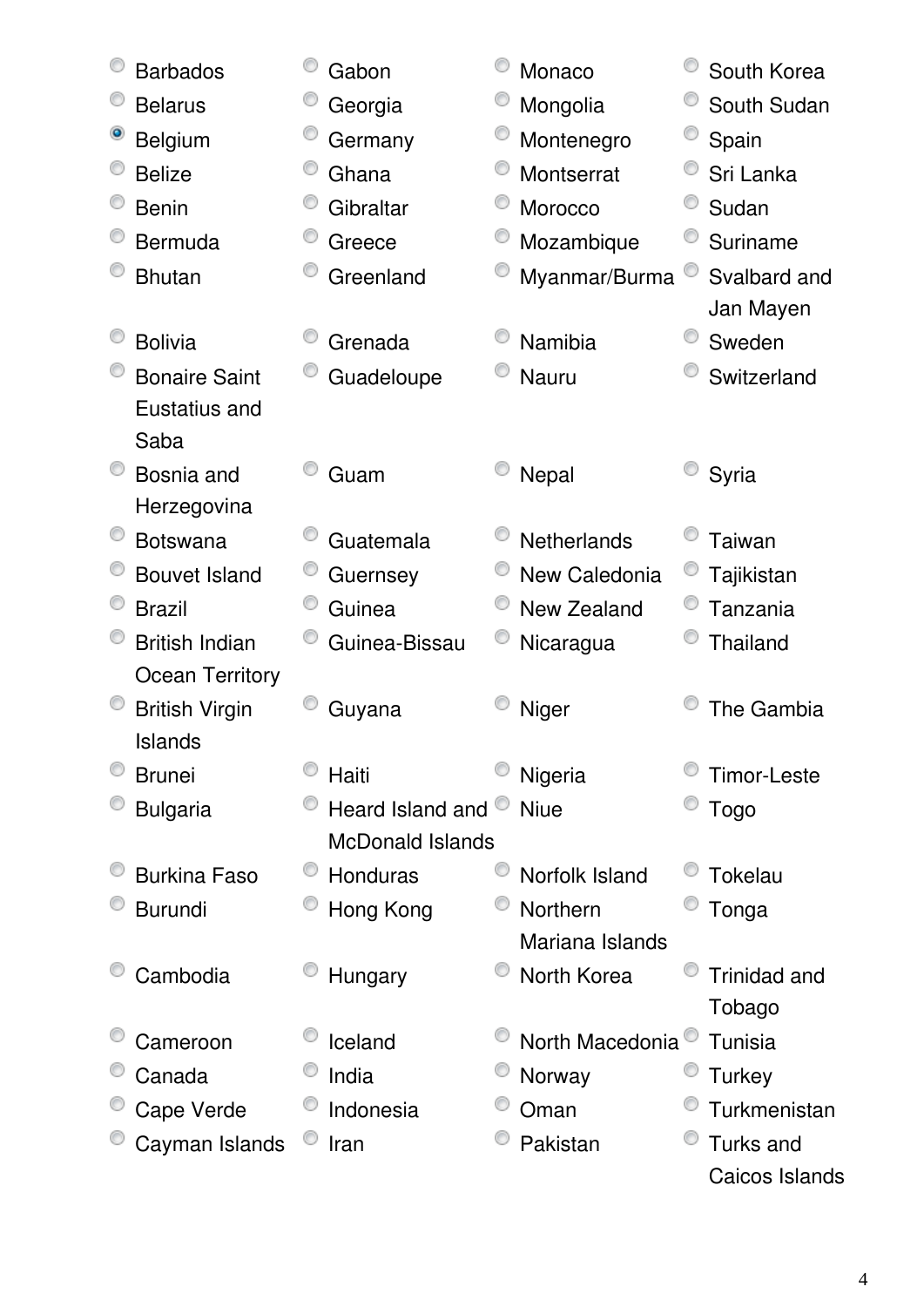| <b>Central African</b><br>Republic | Iraq        | Palau                         | Tuvalu                   |
|------------------------------------|-------------|-------------------------------|--------------------------|
| Chad                               | Ireland     | Palestine                     | Uganda                   |
| Chile                              | Isle of Man | Panama                        | <b>Ukraine</b>           |
| China                              | Israel      | Papua New                     | <b>United Arab</b>       |
|                                    |             | Guinea                        | Emirates                 |
| <b>Christmas Island</b>            | Italy       | Paraguay                      | <b>United Kingdom</b>    |
| Clipperton                         | Jamaica     | Peru                          | <b>United States</b>     |
| Cocos (Keeling)                    | Japan       | Philippines                   | <b>United States</b>     |
| <b>Islands</b>                     |             |                               | Minor Outlying           |
|                                    |             |                               | <b>Islands</b>           |
| Colombia                           | Jersey      | <b>Pitcairn Islands</b>       | U<br>Uruguay             |
| Comoros                            | Jordan      | Poland                        | <b>US Virgin Islands</b> |
| Congo                              | Kazakhstan  | Portugal                      | Uzbekistan               |
| Cook Islands                       | Kenya       | <b>Puerto Rico</b>            | Vanuatu                  |
| Costa Rica                         | Kiribati    | Qatar                         | <b>Vatican City</b>      |
| Côte d'Ivoire                      | Kosovo      | Réunion                       | Venezuela                |
| Croatia                            | Kuwait      | Romania                       | Vietnam                  |
| Cuba                               | Kyrgyzstan  | Russia                        | <b>Wallis and</b>        |
|                                    |             |                               | Futuna                   |
| Curaçao                            | Laos        | Rwanda                        | <b>Western Sahara</b>    |
| Cyprus                             | Latvia      | Saint Barthélemy <sup>®</sup> | Yemen                    |
| Czechia                            | Lebanon     | Saint Helena                  | Zambia                   |
|                                    |             | Ascension and                 |                          |
|                                    |             | Tristan da Cunha              |                          |
| Democratic                         | Lesotho     | Saint Kitts and               | Zimbabwe                 |
| Republic of the                    |             | <b>Nevis</b>                  |                          |
| Congo                              |             |                               |                          |
| Denmark                            | Liberia     | Saint Lucia                   |                          |

The Commission will publish all contributions to this public consultation. You can choose whether you would prefer to have your details published or to remain anonymous when your contribution is published. **Fo r the purpose of transparency, the type of respondent (for example, 'business association, 'consumer association', 'EU citizen') country of origin, organisation name and size, and its transparency register number, are always published. Your e-mail address will never be published.** Opt in to select the privacy option that best suits you. Privacy options default based on the type of respondent selected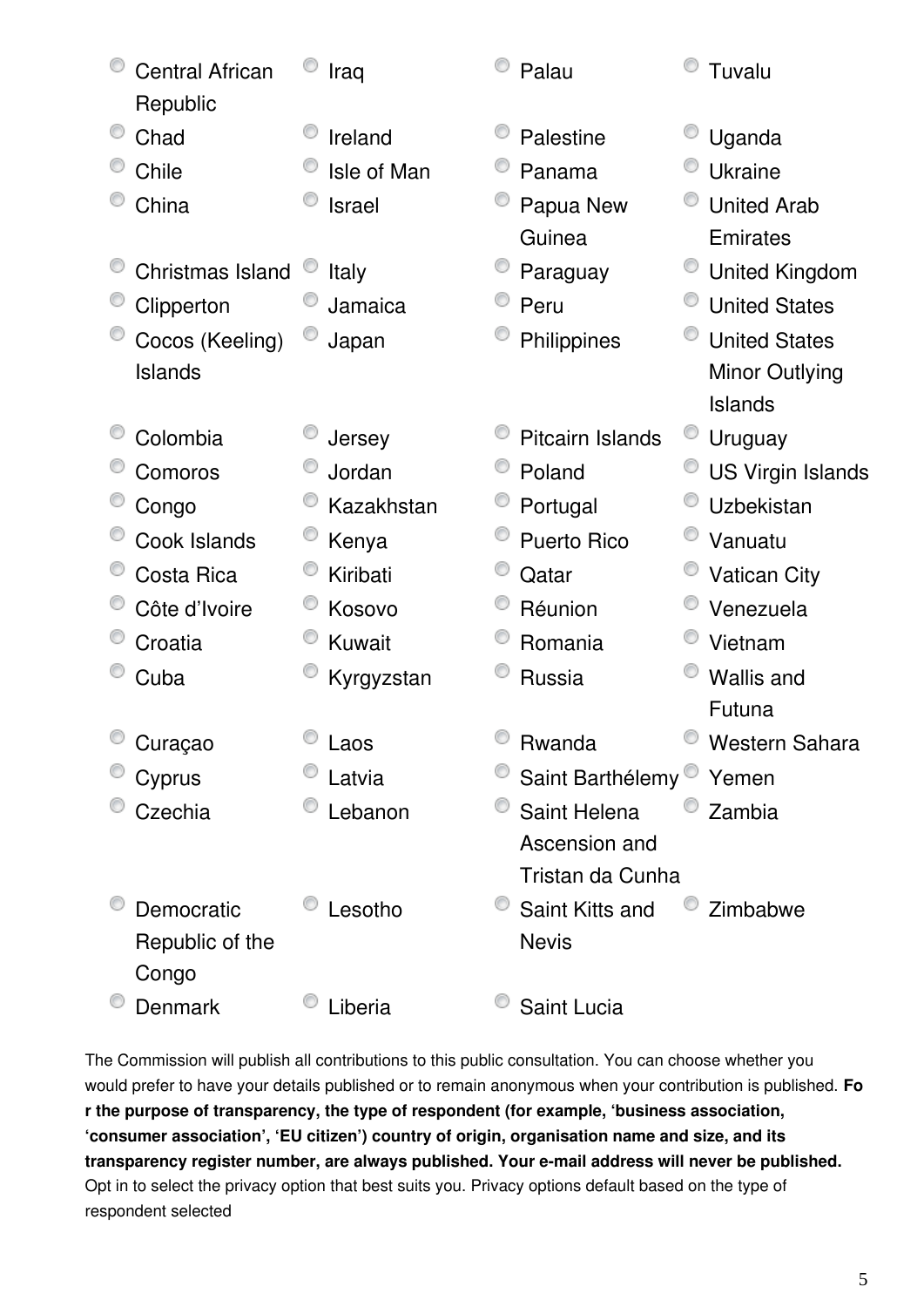#### **Contribution publication privacy settings \***

The Commission will publish the responses to this public consultation. You can choose whether you would like your details to be made public or to remain anonymous.

## **Anonymous**

Only organisation details are published: The type of respondent that you responded to this consultation as, the name of the organisation on whose behalf you reply as well as its transparency number, its size, its country of origin and your contribution will be published as received. Your name will not be published. Please do not include any personal data in the contribution itself if you want to remain anonymous.

## <sup>o</sup> Public

Organisation details and respondent details are published: The type of respondent that you responded to this consultation as, the name of the organisation on whose behalf you reply as well as its transparency number, its size, its country of origin and your contribution will be published. Your name will also be published.

 $\blacksquare$  I agree with the [personal data protection provisions](https://ec.europa.eu/info/law/better-regulation/specific-privacy-statement)

## Introduction

In order to promote the circular economy and sustainable consumption, and to avoid unnecessary waste, the period during which consumers can usefully use their products is key. This period is influenced by the product design and its use. Products can be used for a long time only if they are designed in a durable way and if they are used for as long as possible. The first aspect is addressed by the Commission's 'sustainable product initiative' (SPI), which aims at setting binding requirements for producers to ensure that products are designed to be durable and repairable. The second aspect relies on the consumer's willingness to use the product for a long time and to avoid early replacement or disposal.

Studies show that one of the main causes for premature disposal of goods lies in the difficulties to repair broken products. The 'right to repair' initiative aims at addressing this problem by providing consumers with incentives to encourage sustainable use of products, and increase their ability to repair defective goods.

For this reason, the Commission will be looking into measures that promote repair within and beyond the legal guarantee period.

Q1. The time during which consumers use their goods has an impact on the **\***environment. In particular, replacing goods that could be repaired and used for a longer time might adversely affect the environment. Please indicate if you agree with any of the following statements.

*at most 1 choice(s)*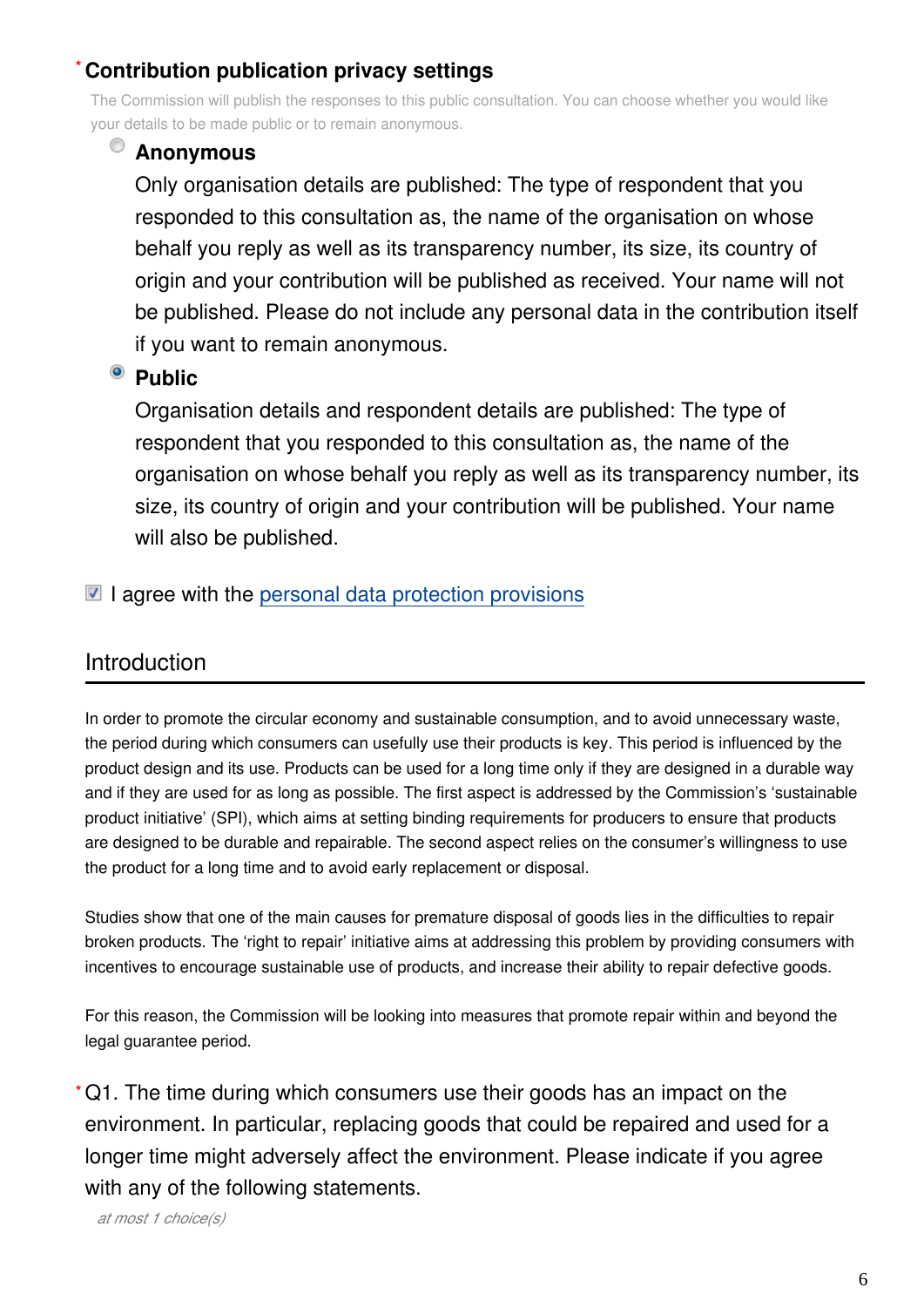- $\blacksquare$  The time during which most consumer goods are used decreased over the last decade.
- $\Box$  The time during which most consumer goods are used increased over the last decade.
- $\Box$  The time during which most consumer goods are used has not significantly changed over the last decade.
- No opinion

Q1.2. In your opinion, what are the causes of the decreased lifespan of consumer goods? Please indicate whether any of the following reasons has caused the decreased lifespan, assuming that products are repairable.

*at least 1 answered row(s)*

|                                                                                                                                                  | Not a<br>cause | Minor<br>cause | Major<br>cause | No.<br>opinion |
|--------------------------------------------------------------------------------------------------------------------------------------------------|----------------|----------------|----------------|----------------|
| * Repair services for consumer goods are expensive.                                                                                              |                |                |                | C              |
| * Repair services are not available or convenient for consumers<br>(e.g. repair takes too long, no replacement good available<br>during repair). |                | $\bullet$      |                |                |
| * For defective goods under the legal guarantee, sellers reject<br>repair and only offer a replacement with new ones.                            |                | ۰              |                |                |
| * Consumers replace goods in view of latest fashion,<br>technological developments or new features.                                              |                |                |                |                |
| * It is difficult for consumers to repair products themselves.                                                                                   |                |                |                |                |

If you think that there are other causes of the decreased lifespan of consumer goods, please specify which ones:

*200 character(s) maximum*

Q2. Please indicate whether you agree that the following objectives should be pursued in order to promote sustainable consumption.

*at least 1 answered row(s)*

|                                                                                                                                         | Strongly<br>disagree | <b>Disagree</b> | Neutral | Agree     | Strongly<br>agree |
|-----------------------------------------------------------------------------------------------------------------------------------------|----------------------|-----------------|---------|-----------|-------------------|
| * Provide incentives to repair products instead<br>of replacing them in the case of defects that<br>are covered by the legal guarantee. |                      |                 |         | $\bullet$ |                   |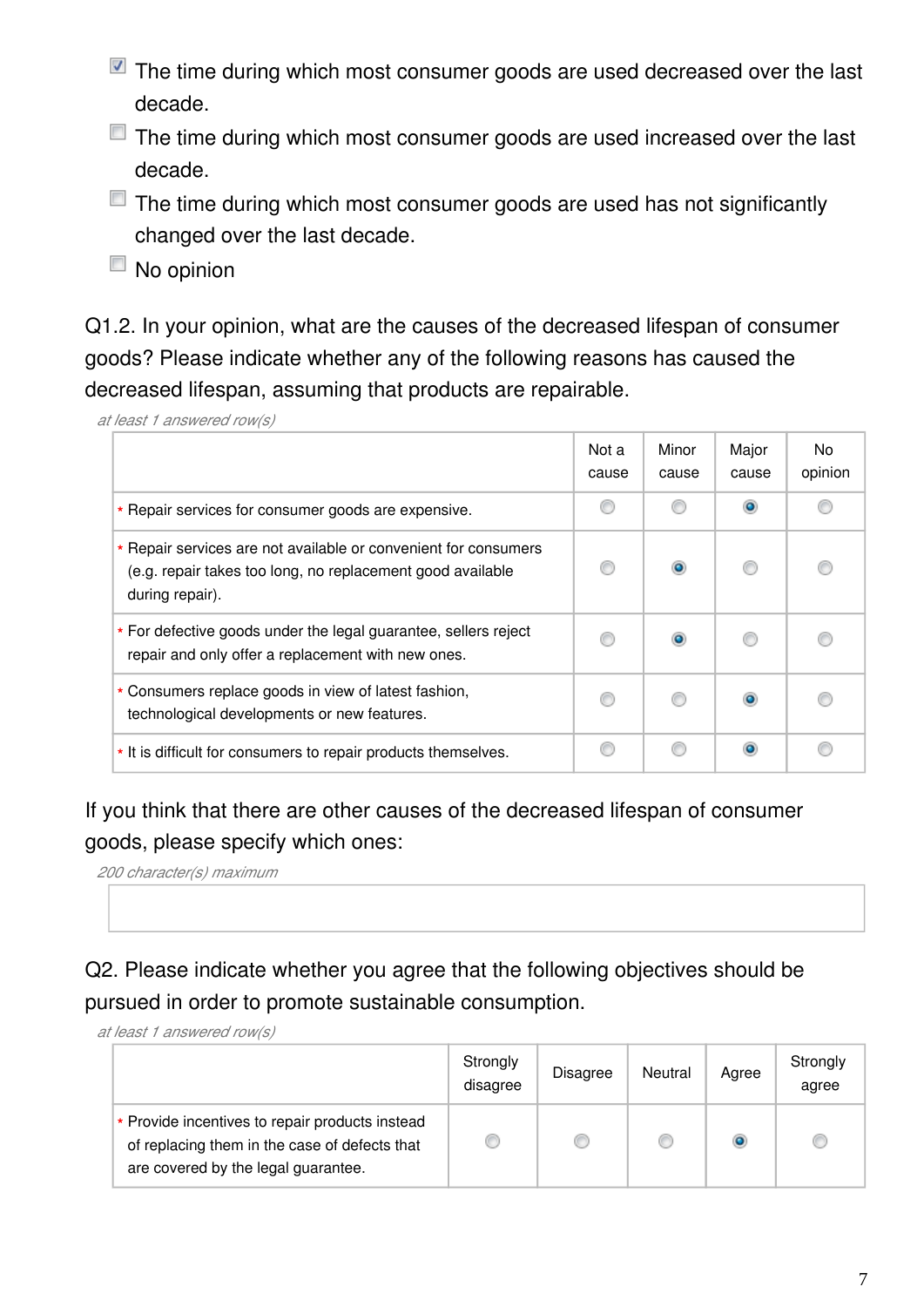| * Provide incentives to repair products instead<br>of buying new ones in the case of defects<br>that are not covered by the legal guarantee<br>(e.g. when the legal guarantee period<br>expired or the defect did not exist at the time<br>of delivery). |  |  |  |
|----------------------------------------------------------------------------------------------------------------------------------------------------------------------------------------------------------------------------------------------------------|--|--|--|
| * Provide incentives to buy and use second-<br>hand goods.                                                                                                                                                                                               |  |  |  |
| * Provide incentives to buy and use<br>refurbished goods (i.e. second-hand goods<br>that have been tested and, if necessary,<br>repaired before they are sold).                                                                                          |  |  |  |

Q3. Please indicate whether the following objectives should be achieved at EU or national level. You can choose only one answer per each objective. Please select 'Not applicable' if you think that these objectives should not be pursued at either EU or national level.

*at least 4 answered row(s)*

|                                                                                                                                                                                                                                                    | EU        | National | Not<br>applicable | No.<br>opinion |
|----------------------------------------------------------------------------------------------------------------------------------------------------------------------------------------------------------------------------------------------------|-----------|----------|-------------------|----------------|
| * Provide incentives to repair products instead of replacing<br>them in the case of defects that are covered by the legal<br>guarantee.                                                                                                            | $\bullet$ |          |                   |                |
| * Provide incentives to repair products instead of buying new<br>ones in the case of defects that are not covered by the legal<br>guarantee (e.g. when the legal guarantee period expired or<br>the defect did not exist at the time of delivery). | $\bullet$ |          |                   |                |
| * Provide incentives to buy and use second-hand goods.                                                                                                                                                                                             | $\bullet$ |          |                   | ß              |
| * Provide incentives to buy and use refurbished goods (i.e.<br>second-hand goods that have been tested and, if necessary,<br>repaired before they are sold).                                                                                       | $\bullet$ |          |                   |                |

## Measures related to the legal guarantee framework (Sale of Goods Directive)

When goods turn out to be defective at the time of delivery, consumers can rely on the legal guarantee and ask the seller for a free remedy (repair or replacement). The legal guarantee means that, for at least 2 years from delivery, sellers are liable for defects that existed at the time of delivery. Member States can apply a period longer than 2 years, if they wish.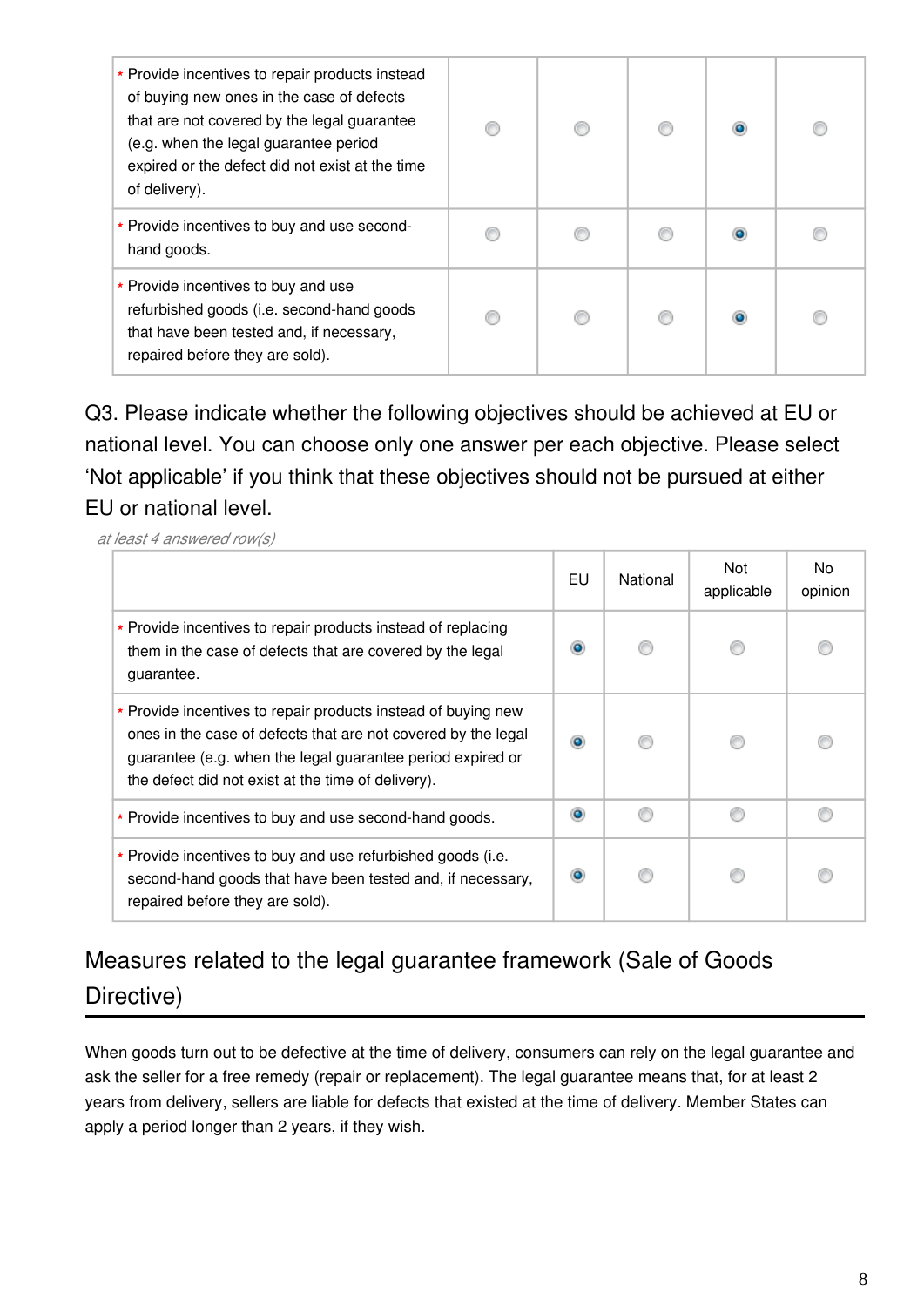In addition to the legal guarantee, consumers can rely on a commercial guarantee in certain situations. The producer or the seller can decide to provide such a commercial guarantee, where the conditions depend on the concrete terms of the guarantee statement. The current legal framework for the legal and commercial guarantee is regulated by the Sale of Goods Directive (EU) 2019/771 ("Directive").

The Commission is considering a number of measures focused on promoting sustainable use of goods, e. g. through incentivising repair under the legal guarantee period and promoting the use of second-hand goods. These could lead to a possible amendment of the Directive. This section of the questionnaire aims at gathering opinions about such possible measures. Please carefully read the list below before answering the questions that follow (please note that this is not an exhaustive list).

#### 1. **Repair as the primary remedy**

Under the Directive, consumers can choose between having defective products repaired or replaced. The Directive could be amended so that repair would be the primary remedy and consumers would only be able to replace the defective product if repair is not possible.

#### 2. **Determining the consumer's remedy when the repair cost is less than or equal to the replacement cost**

Under the Directive, consumers can choose between having defective products repaired or replaced. The consumer's choice is only restricted when the chosen remedy is impossible, or if it imposes disproportionate costs compared with the other remedy. The Directive could clarify that the costs for replacement are disproportionate if they are higher than or equal to the cost of repair, thereby determining repair as the consumer's remedy when its cost is less than or equal to the replacement cost.

#### 3. **Re-starting the legal guarantee period after repair**

If a product is defective, under the Directive, consumers can choose whether to repair or replace the product. To encourage consumers to choose repair, the legal guarantee period could be restarted after the repair i.e. the consumer would have an additional legal guarantee of a minimum of 2 years after the product is repaired.

#### 4. **Longer legal guarantee period**

The minimum two-year legal guarantee period allows consumers to claim from sellers a repair or replacement of a defective product. The legal guarantee period could be further extended for both these remedies.

#### 5. **Same legal guarantee period for new and second-hand goods and/or refurbished goods**

The Directive gives Member States the possibility to allow consumers and sellers to agree on a shorter liability period for second-hand goods but not less than 1 year. To promote the sale of second-hand goods, the legal guarantee period for second-hand goods could be the same as for the newly produced goods (minimum 2 years).

Buying refurbished goods (i.e. second-hand goods that have been repaired and tested) can extend the period of time during which a product is used before it is discarded. As for second-hand goods, the legal guarantee period could be the same for refurbished and for new goods.

#### 6. **Replacement of defective products with refurbished goods**

When a product becomes defective and the consumer would like to have it replaced, the seller would be allowed to offer a refurbished product as a replacement.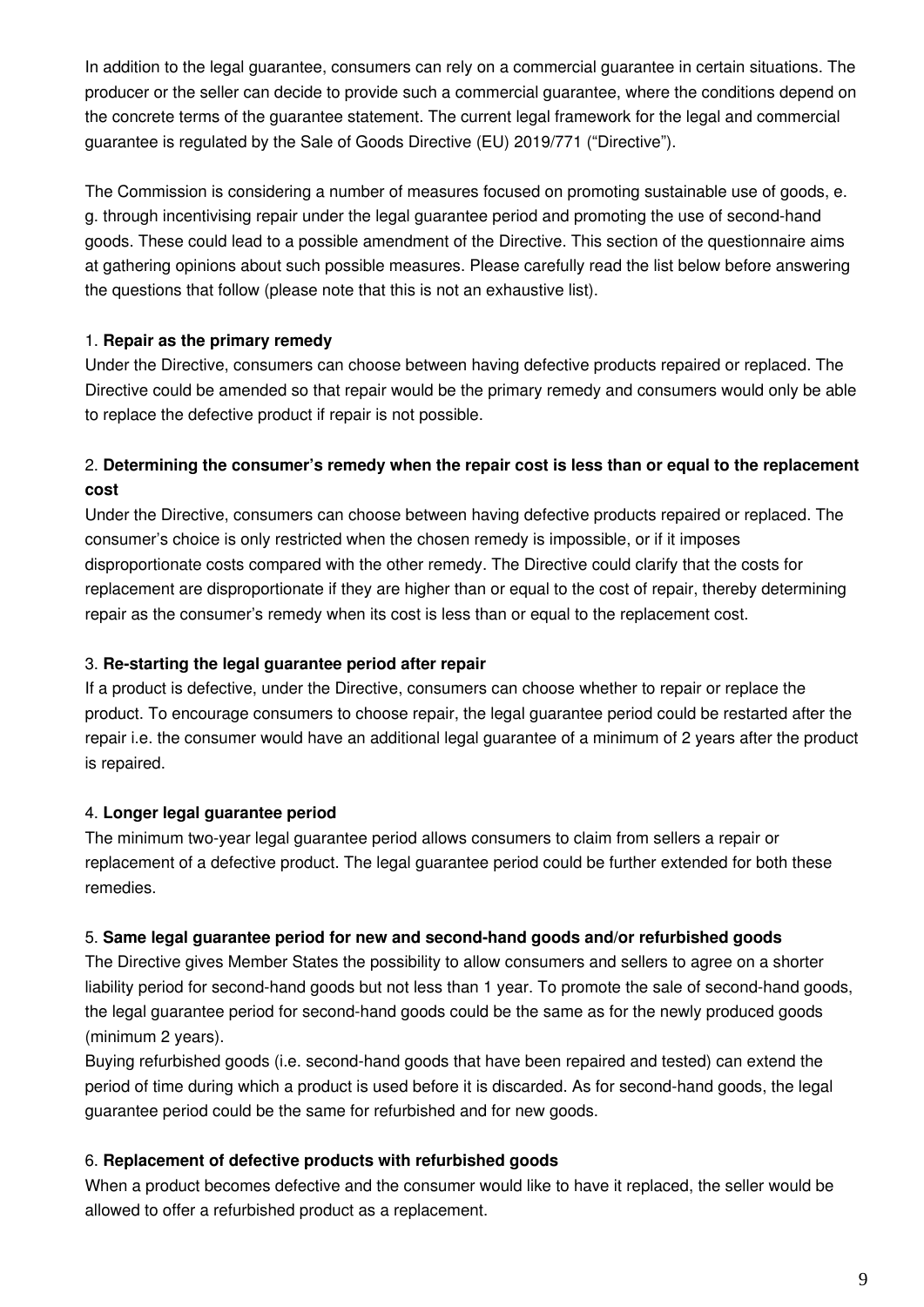7. **Voluntary business commitments to repair goods** with a significant negative impact on the environment and promote the purchase of second-hand and refurbished goods.

Q4. Which of the following measures would be most effective in **extending the use period of goods, once purchased**? Please rate the effectiveness of each measure below.

*at least 8 answered row(s)*

|                                                                                                                        | Very<br>ineffective | Rather<br>ineffective | Neutral | Rather<br>effective | Very<br>effective |
|------------------------------------------------------------------------------------------------------------------------|---------------------|-----------------------|---------|---------------------|-------------------|
| * Repair as the primary remedy                                                                                         |                     |                       |         | ۱                   |                   |
| * Determining the consumer's remedy<br>when the repair cost is less than or<br>equal to the replacement cost           |                     |                       |         | $\bullet$           |                   |
| * Re-starting the legal guarantee period<br>after repair                                                               | ۵                   |                       | ⋒       |                     |                   |
| * Longer legal guarantee period                                                                                        | $\bullet$           |                       | ⋒       |                     |                   |
| * Same legal guarantee period for new<br>and second-hand goods                                                         | $\bullet$           |                       | ∩       |                     |                   |
| * Same legal guarantee period for new<br>and refurbished goods                                                         |                     |                       | ∩       | ۵                   |                   |
| * Replacement of defective products with<br>refurbished goods                                                          |                     |                       | ∩       | ۰                   |                   |
| * Encouraging businesses to voluntarily<br>commit to repairing goods and<br>promoting second-hand/refurbished<br>goods |                     |                       | ⋒       | ۰                   |                   |

### If you consider that other measures would be effective, please specify which ones:

*200 character(s) maximum*

The Sales of Goods Directive has only become applicable in early 2022. Therefore it should not be amended again. Product-specific EU rules could be used or non legal initiatives towards consumers

## Measures on the right to repair

The Directive gives consumers a right to have the defective product repaired or replaced but only when a defect is present at the time of delivery and becomes apparent within the legal guarantee period (in most Member States this means 2 years). In addition, only certain defects give a right to repair. For example, if the product is not functioning as advertised on the product packaging, the consumer has a right to a free repair. However, if the consumer accidentally drops a product on the ground, the resulting defect will not be covered by the legal guarantee.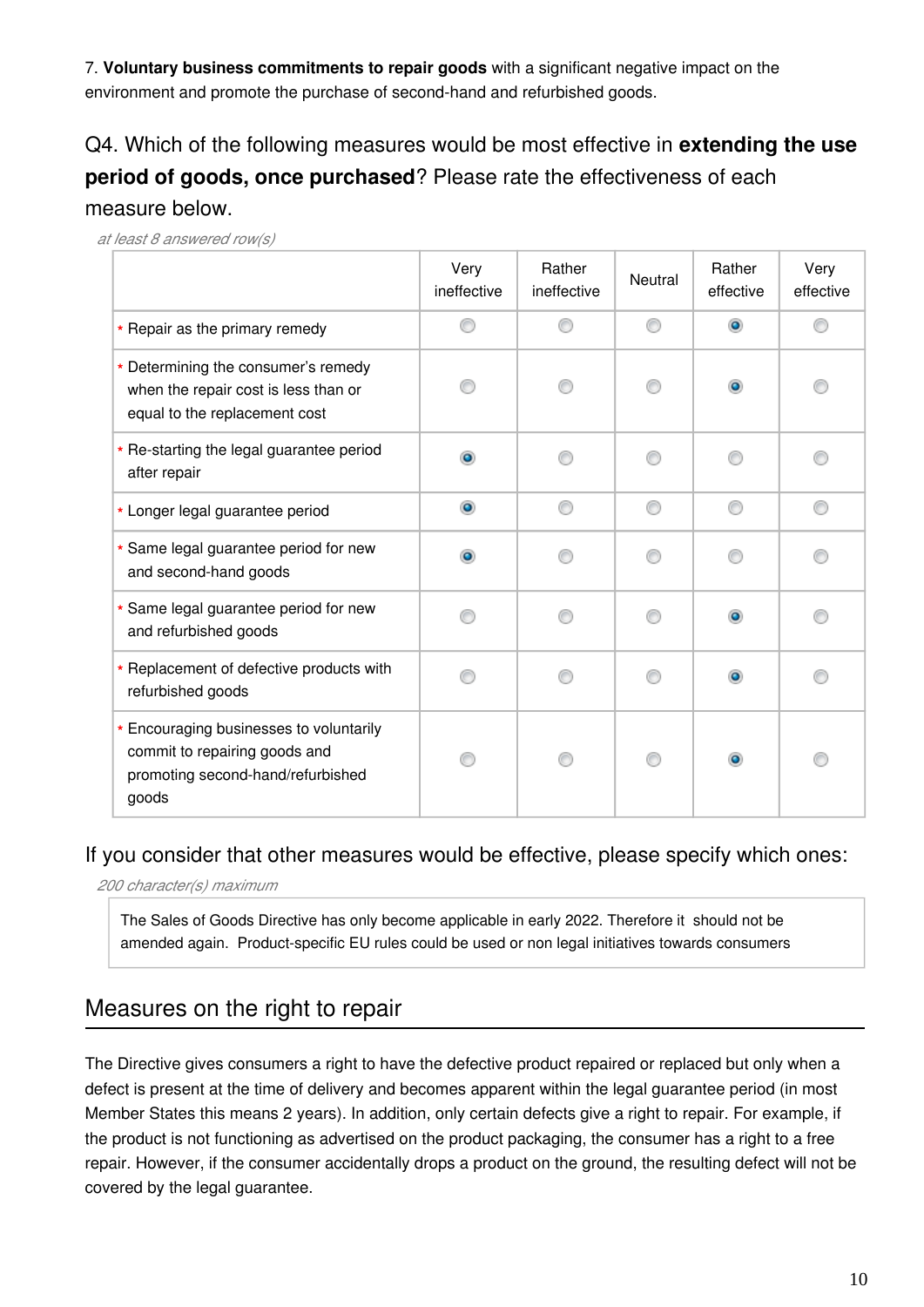Therefore, the Commission is considering to establish a new consumer right to claim repair for situations that are not covered by the current legal guarantee framework, for example, when a defect became apparent after 2 years or did not exist at the time of delivery but was caused by normal wear and tear or by mishandling of the product.

Q5. Which of the following product categories should be covered by a new right to **\*** repair? You can choose more than one answer.

*at least 1 choice(s)*

- **E** All consumer product categories
- Electronics
- Large household appliances
- Small household appliances
- Vehicles
- **Textiles**
- $\blacksquare$  Furniture
- Other

### If other, please specify:

*200 character(s) maximum*

Obliging manufacturers to repair products in the examples above is unacceptable. This would raise costs and red tape enormously for SMEs and would discourage responsible behaviours in consumers

Q6. In which situations should a new right to repair apply? Please tick all that apply. **\***

- $\blacksquare$  Where defects are caused by the consumer before the end of the legal guarantee
- $\blacksquare$  Where defects are not caused by the consumer but are the result of wear and tear
- Where defects occur after the legal guarantee expires
- Other

### If other, please specify:

*200 character(s) maximum*

a right to repair should mean that all repairers should obtain from manufacturers the necessary means to carry out their jobs under fair material and commercial conditions

Q7. A new consumer right to repair could allow consumers to claim repair of goods **\***during a period of time. In your opinion, what should be the duration of this period? You can choose more than one answer.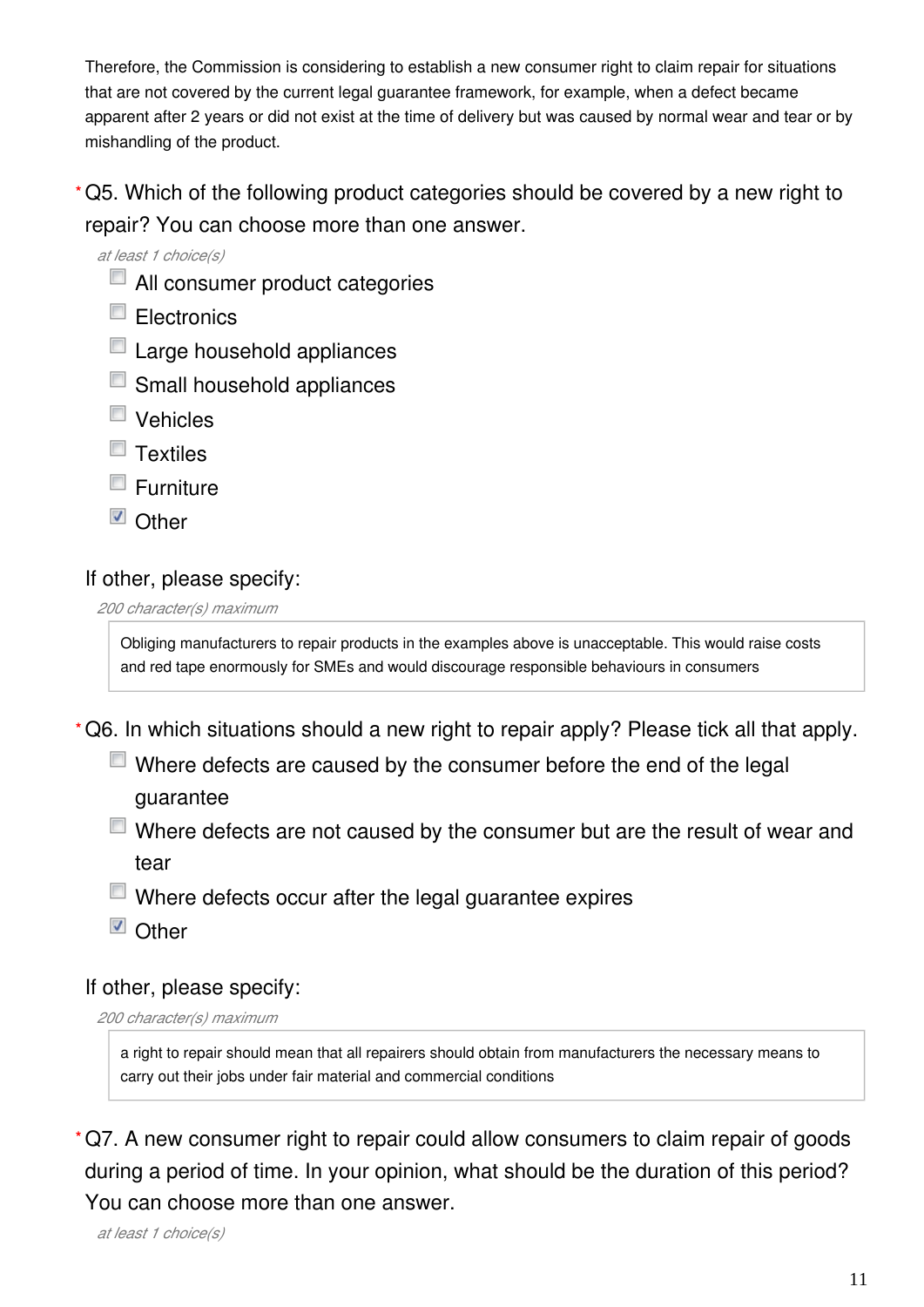- $\Box$  The duration should be the same fixed period for all consumer goods
- $\Box$  The duration should depend on the type of product
- $\blacksquare$  A minimum duration should be set by law and longer periods should be a competing factor on the market
- $\Box$  The duration should differ based on the cause of the defect
- Other

Q8. Which of the following repair options do you prefer? Please rate the following options from 1 (least preferred) to 4 (most preferred).

*at least 4 answered row(s)*

|                                     | 2 | 3 |  |
|-------------------------------------|---|---|--|
| * Repair by the manufacturer        |   |   |  |
| * Repair by the seller              |   |   |  |
| * Repair by an independent repairer |   |   |  |
| * Self-repair by the consumer       |   |   |  |

Q9. If there is an obligation to repair, who should be obliged to repair products? **\*** You can choose only one answer:

- <sup>®</sup> Repair service of the manufacturer
- $\bullet$  Repair service of the seller
- Both the manufacturer and the seller

Q11. Repairing any product incurs costs. Currently, consumers must pay for **\***repairs not covered under the Directive. A possible new right to repair could place the repair costs on the manufacturer or the seller, potentially increasing the final purchase price. It could also restrict the profit margin of repair. In your opinion, what would be a reasonable price of repair for consumers under a possible new right to repair? You can choose only one answer.

- The repair should always be free, even if it means that the purchase price of goods increase.
- The price of repair should cover the costs of the repair (e.g. labour costs, cost of spare parts).
- $\bullet$  The price of repair should cover the cost of repair and include a reasonable margin of profit.
- <sup>o</sup> Other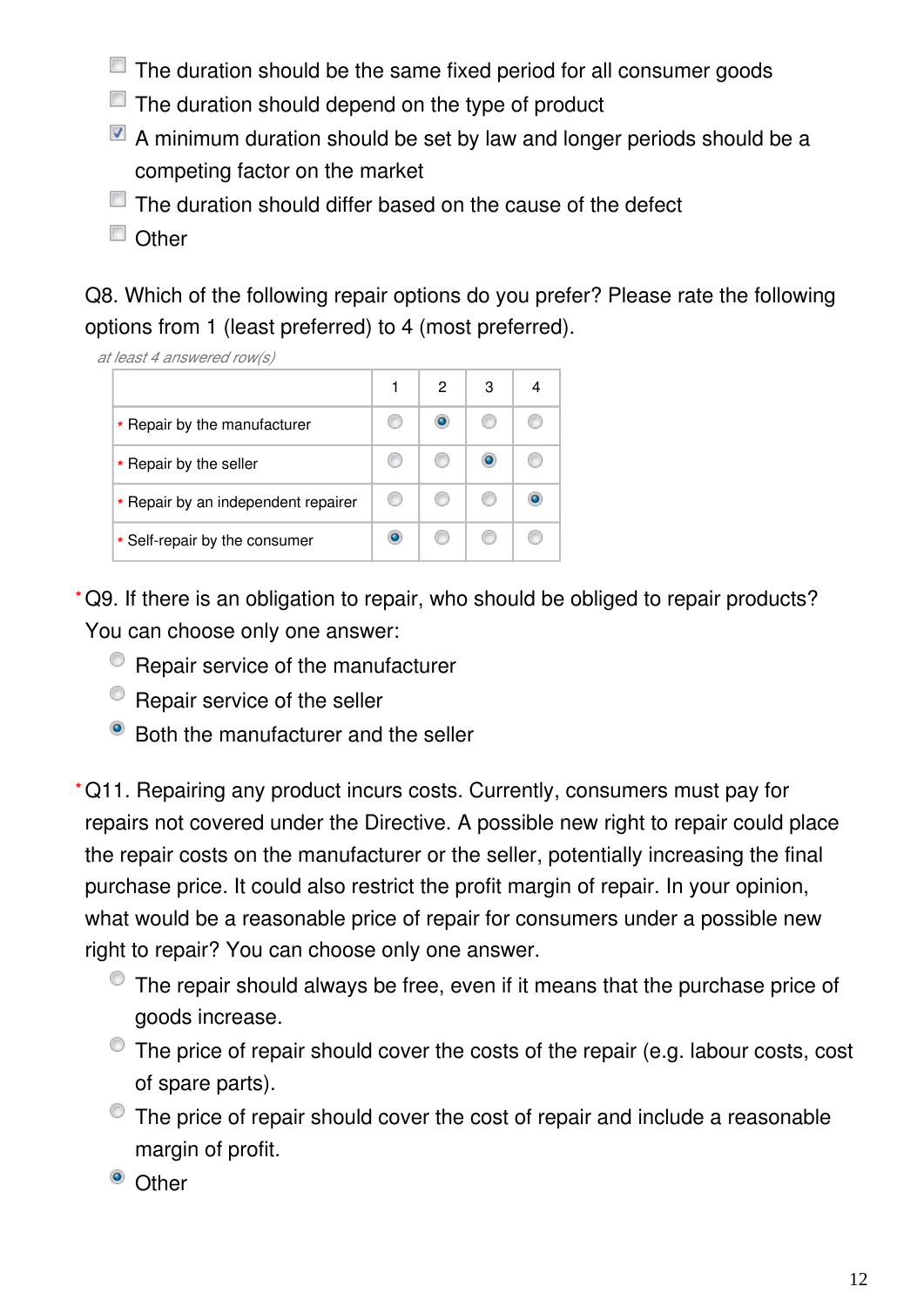*200 character(s) maximum*

The repair price cannot be fixed by a law. Market mechanisms should determine the price

## Other measures to promote sustainable use of goods

In order to achieve the objective of extending the useful life of goods, the Commission is also looking to receive feedback on other potential measures. Such measures could be both legislative and non-legislative.

Q12. Companies need equipment to run their offices and factories and the duration of use of this equipment has an impact on the environment, too. In your opinion, which factors influence companies' decisions whether to repair or replace goods?

*at least 5 answered row(s)*

|                                                                     | Strongly<br>disagree | <b>Disagree</b> | Neutral   | Agree | Strongly<br>agree |
|---------------------------------------------------------------------|----------------------|-----------------|-----------|-------|-------------------|
| Cost of repair                                                      | €                    | O               |           | O     | ۱                 |
| Availability of repair                                              | C                    | C               | €         | O     | $\bullet$         |
| Business continuity (e.g. time needed for<br>repair or replacement) | €                    | C               | ◎         | C     | ۱                 |
| Tax/accounting considerations                                       | C                    | ⋒               | $\bullet$ | €     | €                 |
| Increased efficiency of newer products                              | C                    | C               | €         | O     | $\bullet$         |

If you think that other factors influence companies' decision whether to repair or replace goods, please specify which ones:

*200 character(s) maximum*

### Q13.

In the previous question, you have indicated the factors that influence company decisions whether to repair or replace the goods. Please explain in what way the factor(s) you chose influence the decision-making.

*1000 character(s) maximum*

Q14. Do you have other suggestions about how to influence the current relationship between consumers and businesses with the aim of extending the useful life of goods?

*1000 character(s) maximum*